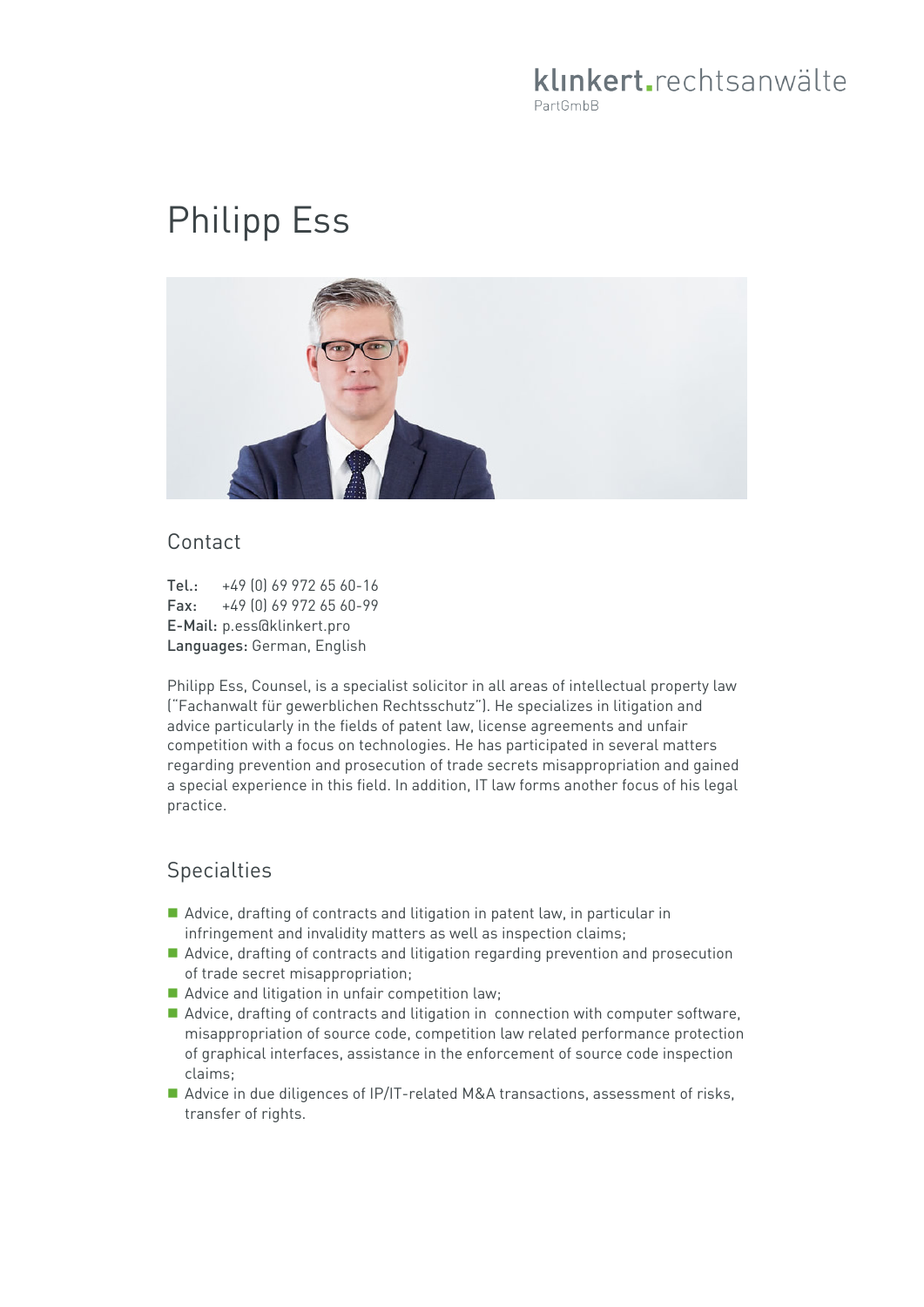# Selected Matters/Projects

- Advice and litigation in patent infringement and invalidity proceedings regarding patents for particulate traps and airbag and restraint systems on behalf of automotive component suppliers, LED technology, security devices, pharmaceutical products and medical devices;
- Advice and litigation of entities of the Heraeus-group for the protection of trade secrets and know-how;
- **Participation in litigation in connection with the dispute of two prominent Web 2.0** Social-Network-Services;
- Advice on liability, risks, transfer of rights and assessment of IP assets in the course of the due diligence within the scope of the sale of a German fashion label;
- Advice to international companies in unfair competition, contractual and data protection matters.

#### Publications

- "Aktuelle patentrechtliche Rechtsprechung zu Medizinprodukten" 2019/2020 together with Nora Keßler, MPR 2020, p. 222-227;
- "Wie weit reicht der Geheimnisschutz? Zum rechtsverletzenden Produkt i.S.d. § 2 Nr. 4 GeschGehG", WRP 08/2020, 988-996;
- "Aktuelle patentrechtliche Rechtsprechung zu Medizinprodukten" 2018/2019 together with Nora Keßler, MPR 4/2019, p. 109;
- "Aktuelle patentrechtliche Rechtsprechung zu Medizinprodukten" 2016/2017 together with Nora Keßler, MPR 5/2017, p. 145;
- "Aktuelle patentrechtliche Rechtsprechung zu Medizinprodukten" 2015/2016 together with Nora Keßler, MPR 2016, p. 115;
- "Apple's 'slide-to-unlock' patent invalidated in Germany", International Law Office, Intellectual Property – Germany, September 12, 2015;
- "Preliminary injunctions in patent battles play your cards right", International Law Office, Intellectual Property – Germany, March 04, 2013;
- "Patent circumvention: repair versus reconstruction", International Law Office, Intellectual Property – Germany, December 17, 2012;
- "Court rules on compensation for employee inventions", International Law Office, Intellectual Property – Germany, March 05, 2012;
- "Hartplatzhelden (Hard Court Heroes) and competition law", together with Dr. Thomas C. Körber, WRP, issue 6/2011, p. 697 et seq.;
- "Occasional use of a trademark does not constitute genuine use", International Law Office, Intellectual Property – Germany, May 31, 2011;
- "Federal Supreme Court: image-guided catheter navigation patentable", International Law Office, Intellectual Property – Germany, January 31, 2011;
- "Bundesgerichtshof clarifies software patentability prerequisites: first step towards legal certainty in Europe?", Journal of Intellectual Property Law & Practice 2010 5: 827-829;
- "Supreme Court clarifies rules on software patentability", International Law Office, Intellectual Property - Germany, August 09, 2010;
- "Suspension of compulsory execution as relief from patent injunctions", International Law Office, Intellectual Property - Germany, June 21, 2010.